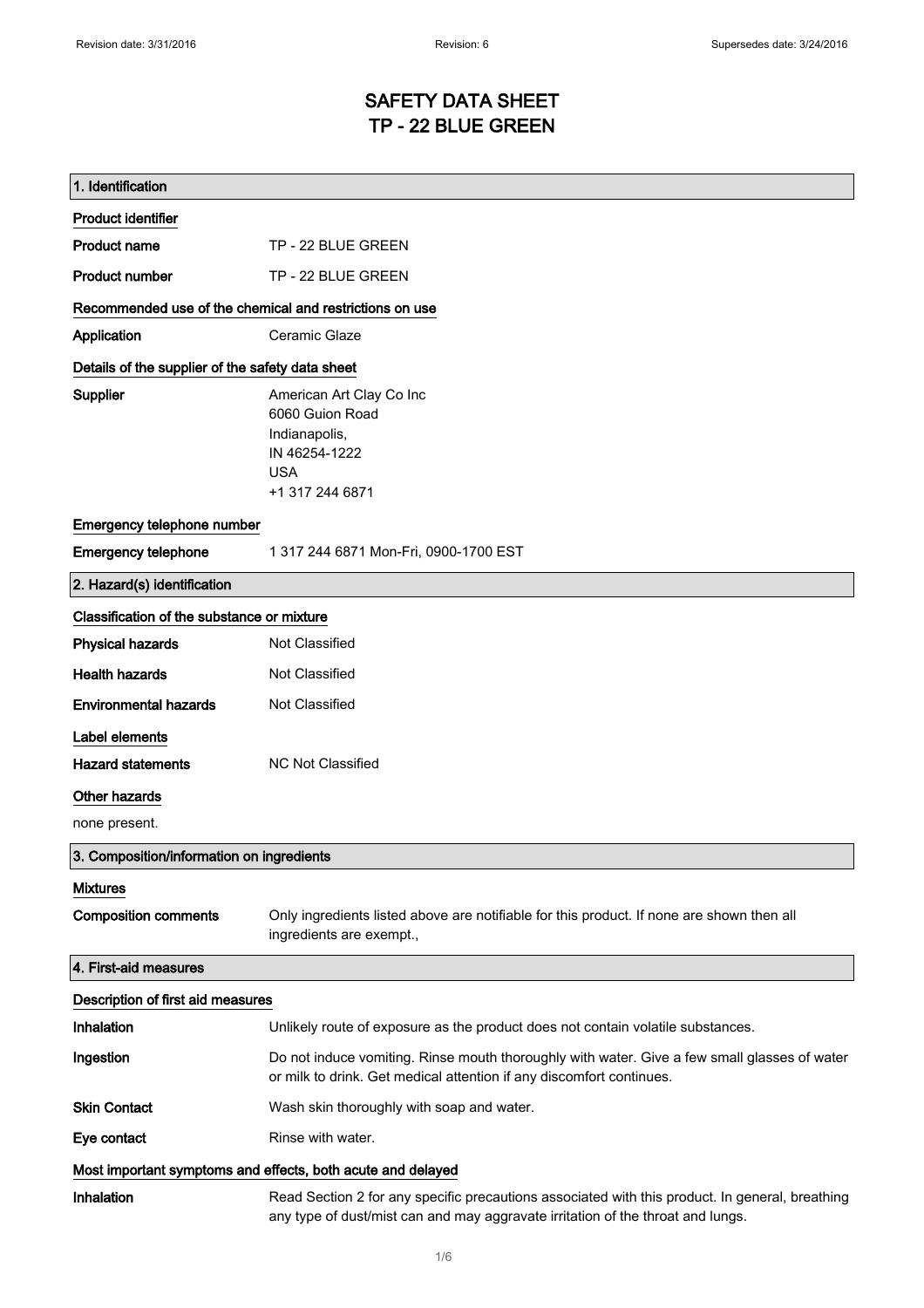| Ingestion                                                    | Read Section 2 for any specific precautions associated with the use of this product. Products<br>with specific warnings about ingestion will give guidance there.                                                                                                                                           |  |
|--------------------------------------------------------------|-------------------------------------------------------------------------------------------------------------------------------------------------------------------------------------------------------------------------------------------------------------------------------------------------------------|--|
| Skin contact                                                 | Read Section 2 for any specific precautions associated with the use of this product. In general<br>most ceramic glazes, clays and special products will tend to have a drying effect on the skin<br>and may cause some sensitivity to users with sensitive skin.                                            |  |
| Eye contact                                                  | Read Section 2 for any specific precautions associated with the use of this product. In general<br>most ceramic and special products contain materials that maybe abrasive to eyes. Keeping<br>materials from contacting the eyes is prudent. If contact does occur, flush with clean water, do<br>not rub. |  |
|                                                              | Indication of immediate medical attention and special treatment needed                                                                                                                                                                                                                                      |  |
| Notes for the doctor                                         | Treat symptomatically.                                                                                                                                                                                                                                                                                      |  |
| 5. Fire-fighting measures                                    |                                                                                                                                                                                                                                                                                                             |  |
| <b>Extinguishing media</b>                                   |                                                                                                                                                                                                                                                                                                             |  |
| Suitable extinguishing media                                 | Use fire-extinguishing media suitable for the surrounding fire.                                                                                                                                                                                                                                             |  |
| Special hazards arising from the substance or mixture        |                                                                                                                                                                                                                                                                                                             |  |
| Specific hazards                                             | The product is not believed to present a hazard due to its physical nature.                                                                                                                                                                                                                                 |  |
| <b>Advice for firefighters</b>                               |                                                                                                                                                                                                                                                                                                             |  |
| for firefighters                                             | Special protective equipment Use protective equipment appropriate for surrounding materials.                                                                                                                                                                                                                |  |
| 6. Accidental release measures                               |                                                                                                                                                                                                                                                                                                             |  |
|                                                              | Personal precautions, protective equipment and emergency procedures                                                                                                                                                                                                                                         |  |
| <b>Personal precautions</b>                                  | For personal protection, see Section 8.                                                                                                                                                                                                                                                                     |  |
| <b>Environmental precautions</b>                             |                                                                                                                                                                                                                                                                                                             |  |
| <b>Environmental precautions</b>                             | Please read Section 2 completely. If any environmental warnings such as; H411 or H412 are<br>listed in Section 2, please use appropriate procedures when disposing of product and<br>container. Do not put materials into waterways or sewers.                                                              |  |
| Methods and material for containment and cleaning up         |                                                                                                                                                                                                                                                                                                             |  |
| Methods for cleaning up                                      | Collect spillage for reclamation or absorb in vermiculite, dry sand or similar material.                                                                                                                                                                                                                    |  |
| Reference to other sections                                  | For waste disposal, see Section 13. For personal protection, see Section 8.                                                                                                                                                                                                                                 |  |
| 7. Handling and storage                                      |                                                                                                                                                                                                                                                                                                             |  |
| Precautions for safe handling                                |                                                                                                                                                                                                                                                                                                             |  |
| Usage precautions                                            | Read label before use. Do not eat, drink or smoke when using this product. Good personal<br>hygiene procedures should be implemented. Wash hands and any other contaminated areas<br>of the body with soap and water before leaving the work site.                                                          |  |
| Conditions for safe storage, including any incompatibilities |                                                                                                                                                                                                                                                                                                             |  |
|                                                              |                                                                                                                                                                                                                                                                                                             |  |
| <b>Storage precautions</b>                                   | Store in tightly-closed, original container in a dry and cool place.                                                                                                                                                                                                                                        |  |
| Specific end uses(s)                                         |                                                                                                                                                                                                                                                                                                             |  |
| Specific end use(s)                                          | The identified uses for this product are detailed in Section 1.2.                                                                                                                                                                                                                                           |  |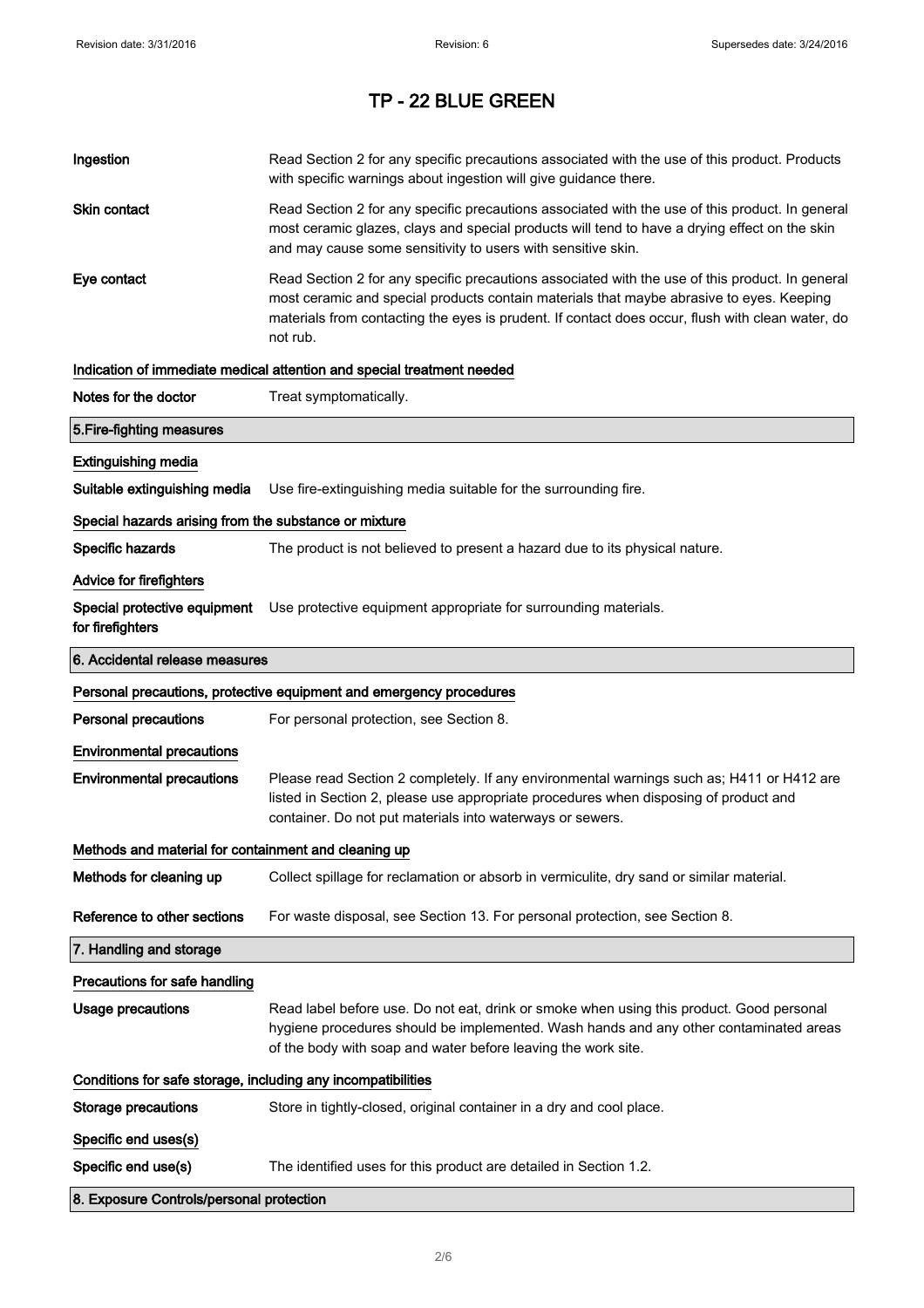| Ingredient comments                 | Only ingredients listed n Section 3 are notifiable for this product. If none are shown then all<br>ingredients are exempt.                                                                                           |
|-------------------------------------|----------------------------------------------------------------------------------------------------------------------------------------------------------------------------------------------------------------------|
| <b>Exposure controls</b>            |                                                                                                                                                                                                                      |
| Appropriate engineering<br>controls | No specific ventilations requirements unless the "FAN" pictogram is shown above or specified<br>in Section 2.                                                                                                        |
| Eye/face protection                 | No specific eye protection required unless the "EYE PROTECTION" pictogram is shown<br>above or specified in Section 2.                                                                                               |
| Hand protection                     | No specific hand protection required unless the "HAND PROTECTION" pictogram is shown<br>above or specified in Section 2.                                                                                             |
| Hygiene measures                    | Using good personal hygiene practices is always appropriate. Keeping a clean work space,<br>cleaning up properly when done, and not eating, drinking or smoking when using this product.                             |
| Respiratory protection              | No specific respiratory protection required unless the "RESPIRATOR" pictogram is shown<br>above or specified in Section 2. Using the appropriate certified protection for the operation is<br>important if required. |

#### 9. Physical and Chemical Properties

### Information on basic physical and chemical properties

| Appearance                                      | Colored liquid.           |
|-------------------------------------------------|---------------------------|
| Color                                           | Various colors.           |
| Odor                                            | Almost odorless.          |
| <b>Odor threshold</b>                           | No information available. |
| рH                                              | 6-8                       |
| <b>Melting point</b>                            | No information available. |
| Initial boiling point and range                 | No information available. |
| Flash point                                     | No information available. |
| <b>Evaporation rate</b>                         | No information available. |
| Flammability (solid, gas)                       | No information available. |
| Upper/lower flammability or<br>explosive limits | No information available. |
| Vapour pressure                                 | No information available. |
| <b>Relative density</b>                         | Greater than 1.0          |
| Solubility(ies)                                 | Not applicable.           |
| <b>Partition coefficient</b>                    | No information available. |
| <b>Auto-ignition temperature</b>                | Not applicable.           |
| <b>Decomposition Temperature</b>                | No information available. |
| <b>Viscosity</b>                                | No information available. |
| <b>Explosive properties</b>                     | none                      |
| <b>Oxidising properties</b>                     | none                      |
| <b>Other information</b>                        | Not applicable.           |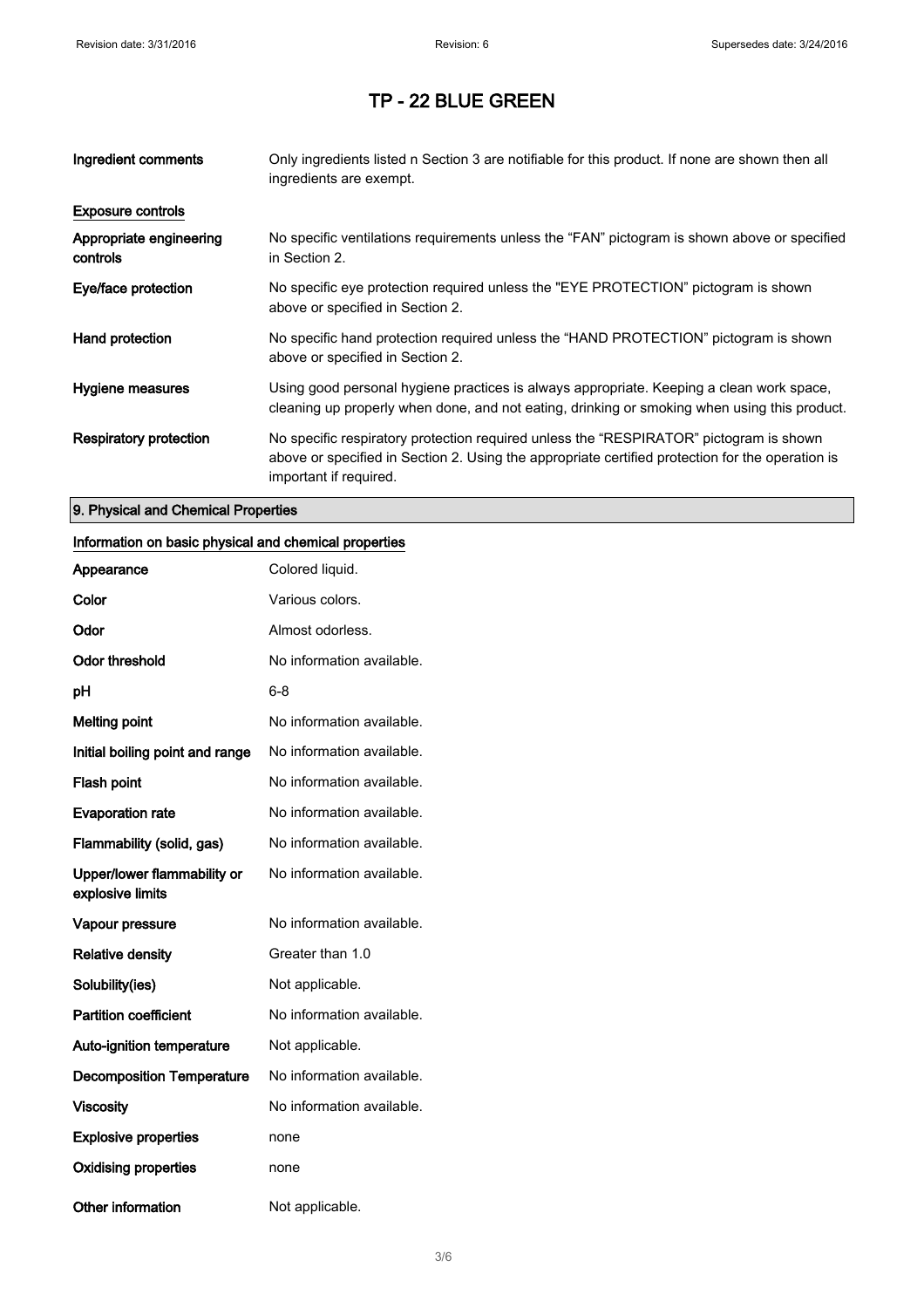| 10. Stability and reactivity          |                                                                                                                                                                                                                                                |
|---------------------------------------|------------------------------------------------------------------------------------------------------------------------------------------------------------------------------------------------------------------------------------------------|
| Reactivity                            | There are no known reactivity hazards associated with this product.                                                                                                                                                                            |
| <b>Stability</b>                      | No particular stability concerns.                                                                                                                                                                                                              |
| Possibility of hazardous<br>reactions | None known.                                                                                                                                                                                                                                    |
| <b>Conditions to avoid</b>            | None known.                                                                                                                                                                                                                                    |
| <b>Materials to avoid</b>             | None known.                                                                                                                                                                                                                                    |
| Hazardous decomposition<br>products   | None known.                                                                                                                                                                                                                                    |
| 11. Toxicological information         |                                                                                                                                                                                                                                                |
| Information on toxicological effects  |                                                                                                                                                                                                                                                |
| <b>Toxicological effects</b>          | Please read Section 2 thoroughly to understand the toxicological risks, (if any) and<br>precautions for safe use (if any).                                                                                                                     |
| Skin corrosion/irritation             |                                                                                                                                                                                                                                                |
| <b>Skin sensitization</b>             |                                                                                                                                                                                                                                                |
| <b>Skin sensitisation</b>             | Based on available data the classification criteria are not met.                                                                                                                                                                               |
| Eye contact                           | May cause temporary eye irritation.                                                                                                                                                                                                            |
| 12. Ecological Information            |                                                                                                                                                                                                                                                |
| Ecotoxicity                           | Please read Section 2 completely. If any environmental warnings such as; H411 or H412 are<br>listed in Section 2, please use appropriate procedures when disposing of product and<br>container. Do not put materials into waterways or sewers. |
| Toxicity                              |                                                                                                                                                                                                                                                |
| <b>Toxicity</b>                       | Please read Section 2 completely. If any environmental warnings such as; H411 or H412 are<br>listed in Section 2, please use appropriate procedures when disposing of product and<br>container. Do not put materials into waterways or sewers. |
| Persistence and degradability         |                                                                                                                                                                                                                                                |
| Persistence and degradability         | No data available.                                                                                                                                                                                                                             |
| Biodegradation                        | Not inherently biodegradable.                                                                                                                                                                                                                  |
| <b>Bioaccumulative potential</b>      |                                                                                                                                                                                                                                                |
| <b>Partition coefficient</b>          | No information available.                                                                                                                                                                                                                      |
| Mobility in soil                      |                                                                                                                                                                                                                                                |
| <b>Mobility</b>                       | Semi-mobile.                                                                                                                                                                                                                                   |
| Results of PBT and vPvB assessment    |                                                                                                                                                                                                                                                |
| Results of PBT and vPvB<br>assessment | This product does not contain any substances classified as PBT or vPvB.                                                                                                                                                                        |
| Other adverse effects                 |                                                                                                                                                                                                                                                |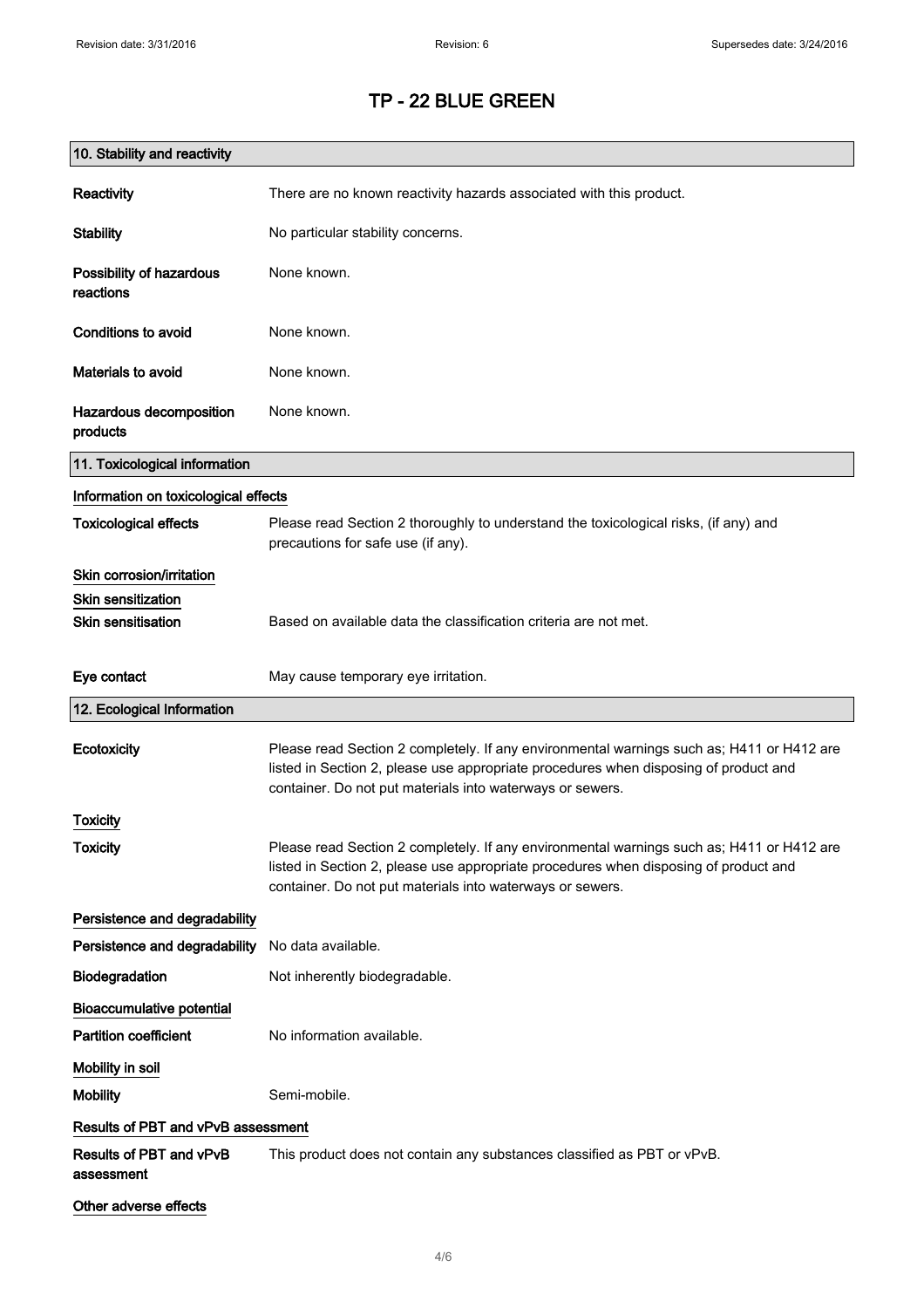| Other adverse effects                                                                          | None known.                                                                                                                                                                                         |
|------------------------------------------------------------------------------------------------|-----------------------------------------------------------------------------------------------------------------------------------------------------------------------------------------------------|
| 13. Disposal considerations                                                                    |                                                                                                                                                                                                     |
| Waste treatment methods                                                                        |                                                                                                                                                                                                     |
| <b>General information</b>                                                                     | Dispose of waste product or used containers in accordance with local regulations When<br>handling waste, the safety precautions applying to handling of the product should be<br>considered.        |
| 14. Transport information                                                                      |                                                                                                                                                                                                     |
| General                                                                                        | The product is not covered by international regulations on the transport of dangerous goods<br>(IMDG, IATA, DoT).                                                                                   |
| <b>UN Number</b>                                                                               |                                                                                                                                                                                                     |
| Not applicable.                                                                                |                                                                                                                                                                                                     |
| UN proper shipping name                                                                        |                                                                                                                                                                                                     |
| Not applicable.                                                                                |                                                                                                                                                                                                     |
| Transport hazard class(es)                                                                     |                                                                                                                                                                                                     |
| No transport warning sign required.                                                            |                                                                                                                                                                                                     |
| Packing group                                                                                  |                                                                                                                                                                                                     |
| Not applicable.                                                                                |                                                                                                                                                                                                     |
| <b>Environmental hazards</b>                                                                   |                                                                                                                                                                                                     |
| <b>Environmentally Hazardous Substance</b>                                                     | Please refer to Section 2 for any environmental hazards associated with this product. If H411/H412 warnings are shown then<br>please verify packaging and labeling requirements for larger volumes. |
| Special precautions for user                                                                   |                                                                                                                                                                                                     |
| Not applicable.                                                                                |                                                                                                                                                                                                     |
| Transport in bulk according to Not applicable.<br>Annex II of MARPOL 73/78<br>and the IBC Code |                                                                                                                                                                                                     |
| 15. Regulatory information                                                                     |                                                                                                                                                                                                     |
| <b>US State Regulations</b><br>None of the ingredients are listed or exempt.                   | California Proposition 65 Carcinogens and Reproductive Toxins                                                                                                                                       |
| Inventories                                                                                    |                                                                                                                                                                                                     |
| Canada - DSL/NDSL<br>All the ingredients are listed or exempt.                                 |                                                                                                                                                                                                     |
| <b>US-TSCA</b><br>All the ingredients are listed or exempt.                                    |                                                                                                                                                                                                     |
| US - TSCA 12(b) Export Notification<br>All the ingredients are listed or exempt.               |                                                                                                                                                                                                     |

16. Other information